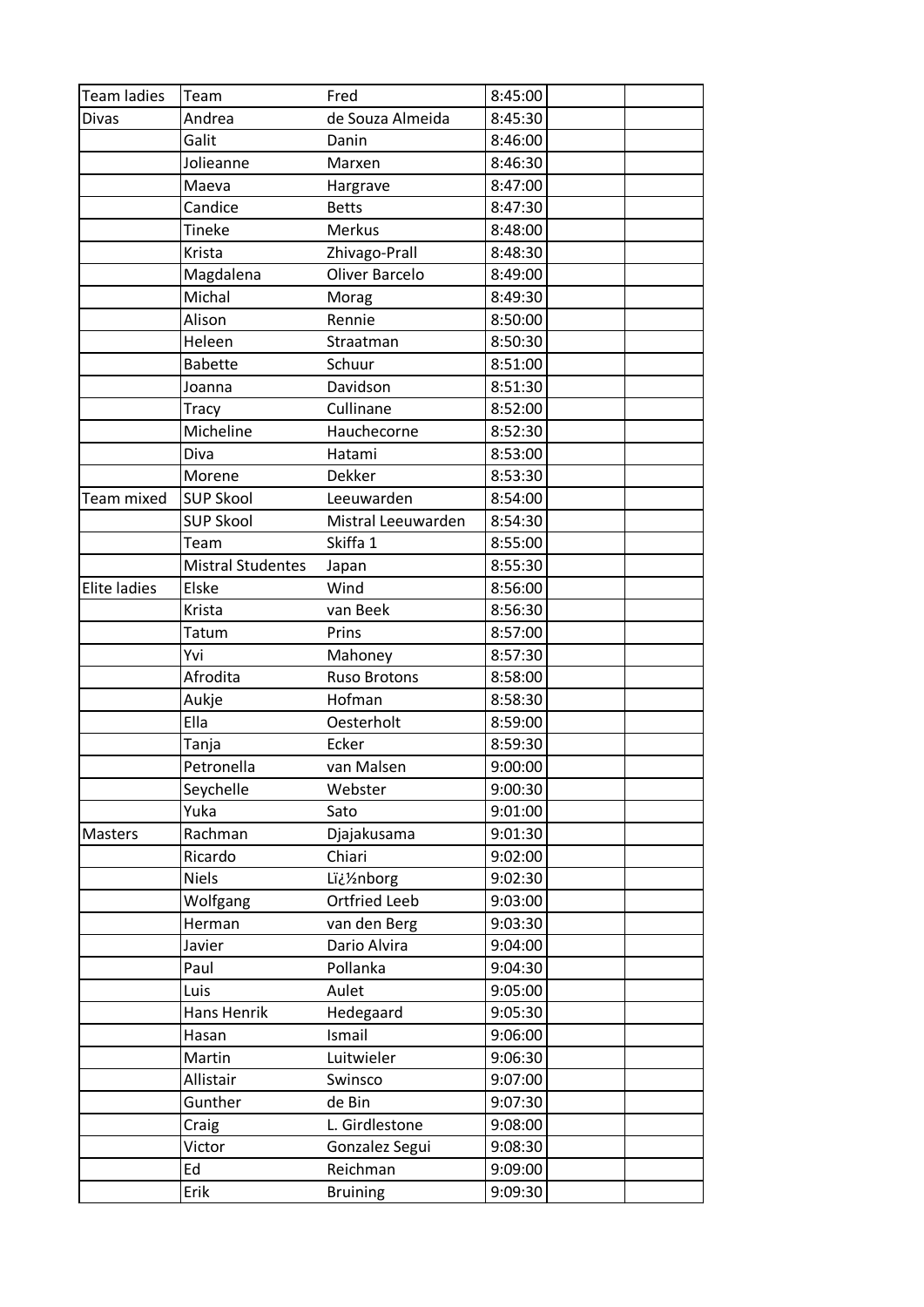|           | Juerg         | Geser            | 9:10:00 |  |
|-----------|---------------|------------------|---------|--|
|           | Takaaki       | Ishii            | 9:10:30 |  |
|           | Andrew T      | Smith            | 9:11:00 |  |
|           | G�ran         | Gustavsson       | 9:11:30 |  |
|           | Reto          | Aerni            | 9:12:00 |  |
|           | Shayne        | Chipps           | 9:12:30 |  |
|           | Mathieu       | Astier           | 9:13:00 |  |
|           | Duncan        | Slater           | 9:13:30 |  |
|           | Stï¿1/2phane  | Guillermin       | 9:14:00 |  |
|           | Christian     | Moutsakos        | 9:14:30 |  |
|           | Mark          | Kruisheer        | 9:15:00 |  |
|           | <b>Bruno</b>  | Pitanga          | 9:15:30 |  |
|           | Miguel        | Martorell        | 9:16:00 |  |
|           | Pascal        | Bleys            | 9:16:30 |  |
|           | Torsten       | Ahrens           | 9:17:00 |  |
|           | <b>Thomas</b> | Soeters          | 9:17:30 |  |
|           | Robert        | Adrichem         | 9:18:00 |  |
|           | de Boer       | Wietse           | 9:18:30 |  |
| Open      | Michael       | Orin             | 9:19:00 |  |
|           | Christopher   | Parker           | 9:19:30 |  |
|           | Vladimir      | Saveliev         | 9:20:00 |  |
|           | Pim           | Dijkman          | 9:20:30 |  |
|           | Thiago        | Silva Dos Santos | 9:21:00 |  |
|           | Sibren        | Tadema           | 9:21:30 |  |
|           | Kevin         | Kohn             | 9:22:00 |  |
|           | Stephen       | Waterreus        | 9:22:30 |  |
|           | <b>Brian</b>  | Duff             | 9:23:00 |  |
|           | Crispin       | Jones            | 9:23:30 |  |
|           | Jochum        | Steur            | 9:24:00 |  |
|           | Armin         | Zeitler          | 9:24:30 |  |
|           | Harry         | <b>Bartelds</b>  | 9:25:00 |  |
|           | Jano          | Rodriguez        | 9:25:30 |  |
| Elite men | Fred          | Bonnef           | 9:26:00 |  |
|           | Edonays       | Caballero        | 9:26:30 |  |
|           | lxšiol        | Criblez          | 9:27:00 |  |
|           | Akira         | Murata           | 9:27:30 |  |
|           | <b>Bart</b>   | de Zwart         | 9:28:00 |  |
|           | Leonardo      | Toso             | 9:28:30 |  |
|           | Alain         | Luck             | 9:29:00 |  |
|           | Richard       | Proost           | 9:29:30 |  |
|           | Martijn       | van Deth         | 9:30:00 |  |
|           | Ricardo       | Haverschmidt     | 9:30:30 |  |
|           | James         | Van Drunen       | 9:31:00 |  |
|           | Joep          | van Bakel        | 9:31:30 |  |
|           | Martino       | Rogai            | 9:32:00 |  |
|           | Kjell         | de Bruyn         | 9:32:30 |  |
|           | Daniel        | Hasulyo          | 9:33:00 |  |
|           | <b>Bruno</b>  | Hasulyo          | 9:33:30 |  |